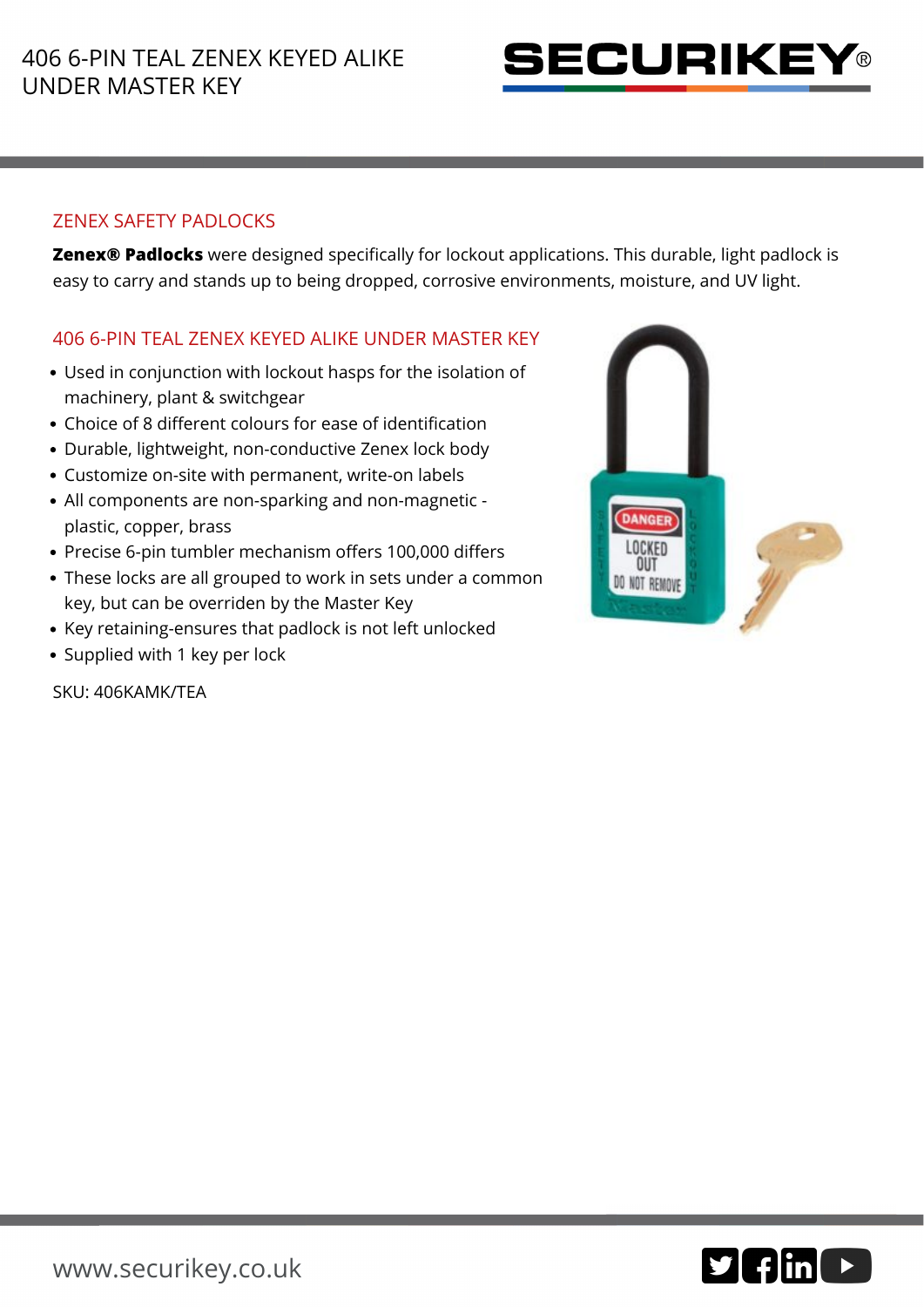

## ADDITIONAL INFORMATION

| Weight                                        | 0.073 kg        |
|-----------------------------------------------|-----------------|
| <b>Dimensions</b>                             | 38 (W) mm       |
| <b>Shackle Diameter</b>                       | 6 <sub>mm</sub> |
| <b>Vertical Shackle</b><br><b>Clearance</b>   | 38mm            |
| <b>Horizontal Shackle</b><br><b>Clearance</b> | 20mm            |
| <b>Body Width</b>                             | 38mm            |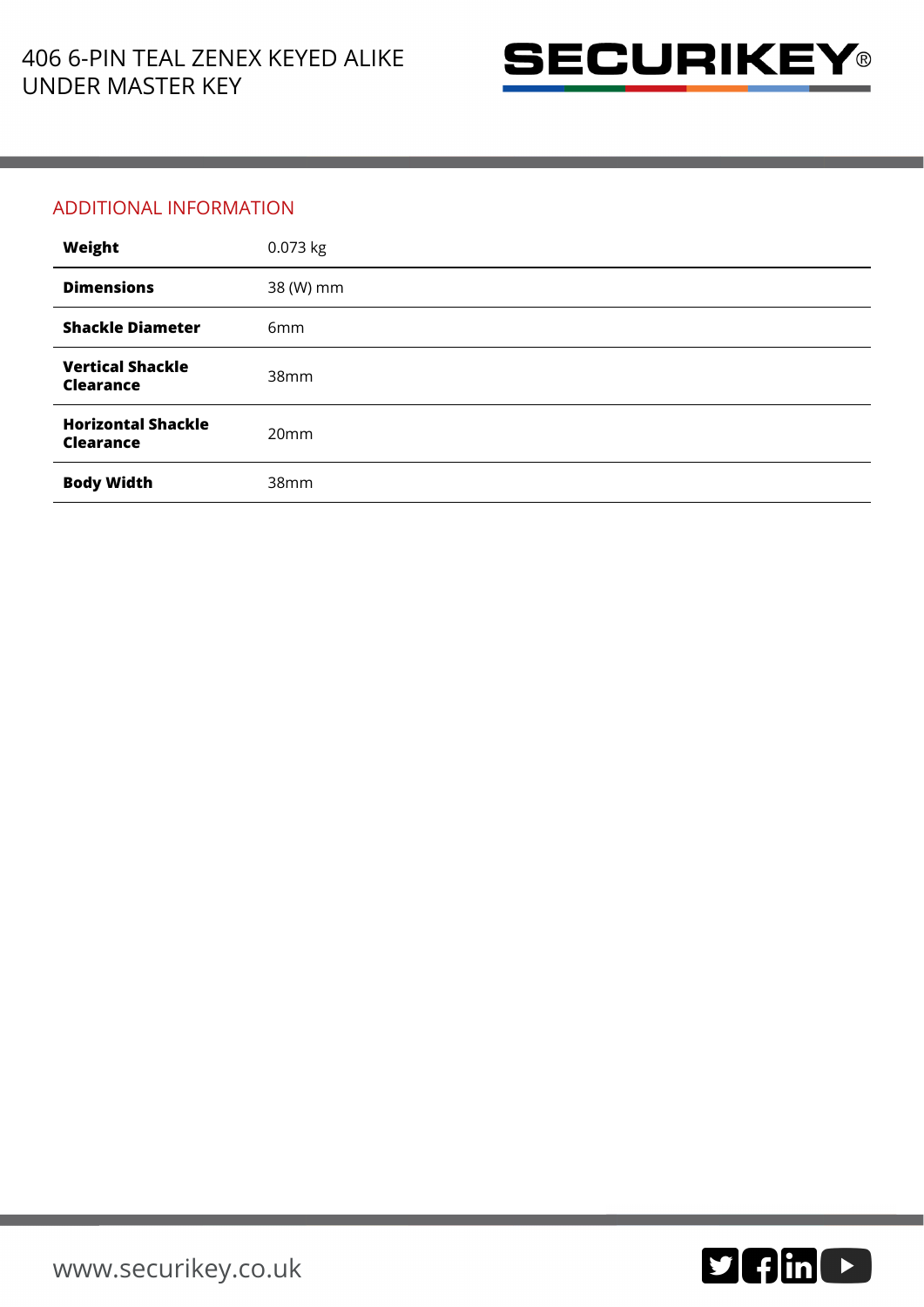

## 406 6-PIN TEAL ZENEX KEYED ALIKE UNDER MASTER KEY IMAGES



406 Safety Padlock Colour Variations